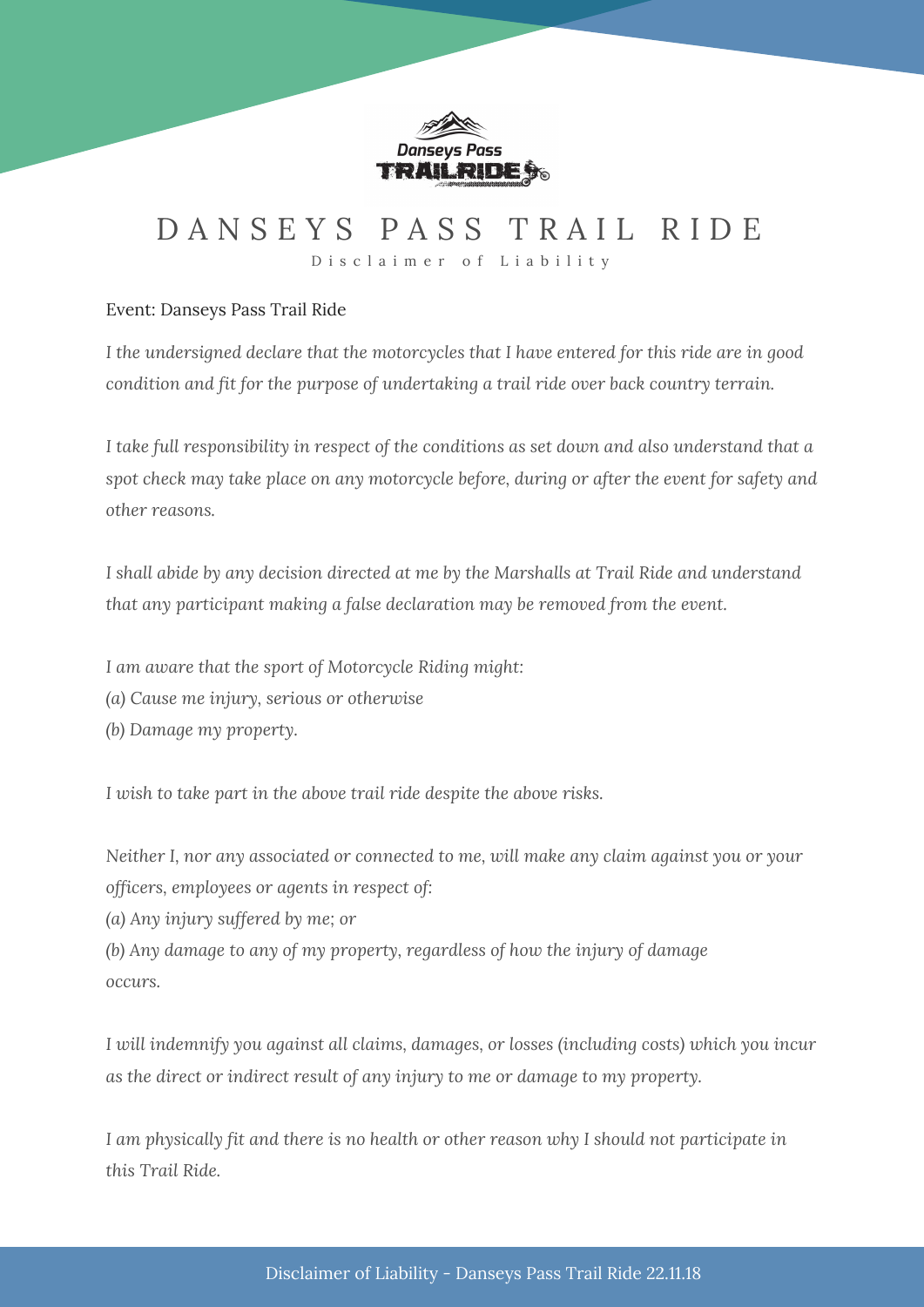

### DANSEYS PASS TRAIL RIDE

D i s c l a i m e r o f L i a b i l i t y

### Event: Danseys Pass Trail Ride

*I am aware that this disclaimer will not affect any legal obligations you have to me which you cannot contract out of under New Zealand law.*

*I agree that in the disclaimer "my property" includes any property owned by me or in my possession or under my control.*

*I agree that this disclaimer will be binding on my family, my heirs, my legal assigns and my administrators and executors.*

*I consent to the details contained in the form being held by the above Organisation for the purpose of the promotion and benefit of the Trail Ride concerned, and Motorcycling in general. I acknowledge my right to access and correction of this information. This consent is given in accordance with the Privacy Act 1993.*

I agree to abide by the Rules of this event. I certify that I am in good physical health and I *agree that I enter this event entirely at my own risk. I hereby waive all claims against the event organisers, their officers, volunteers, employees, sponsors or any other party associated with the event of any liability, financial or otherwise arising out of negligence or otherwise for any direct or indirect loss, injury or death which might be sustained by myself from any intended or actual participation in this event or associated activities.*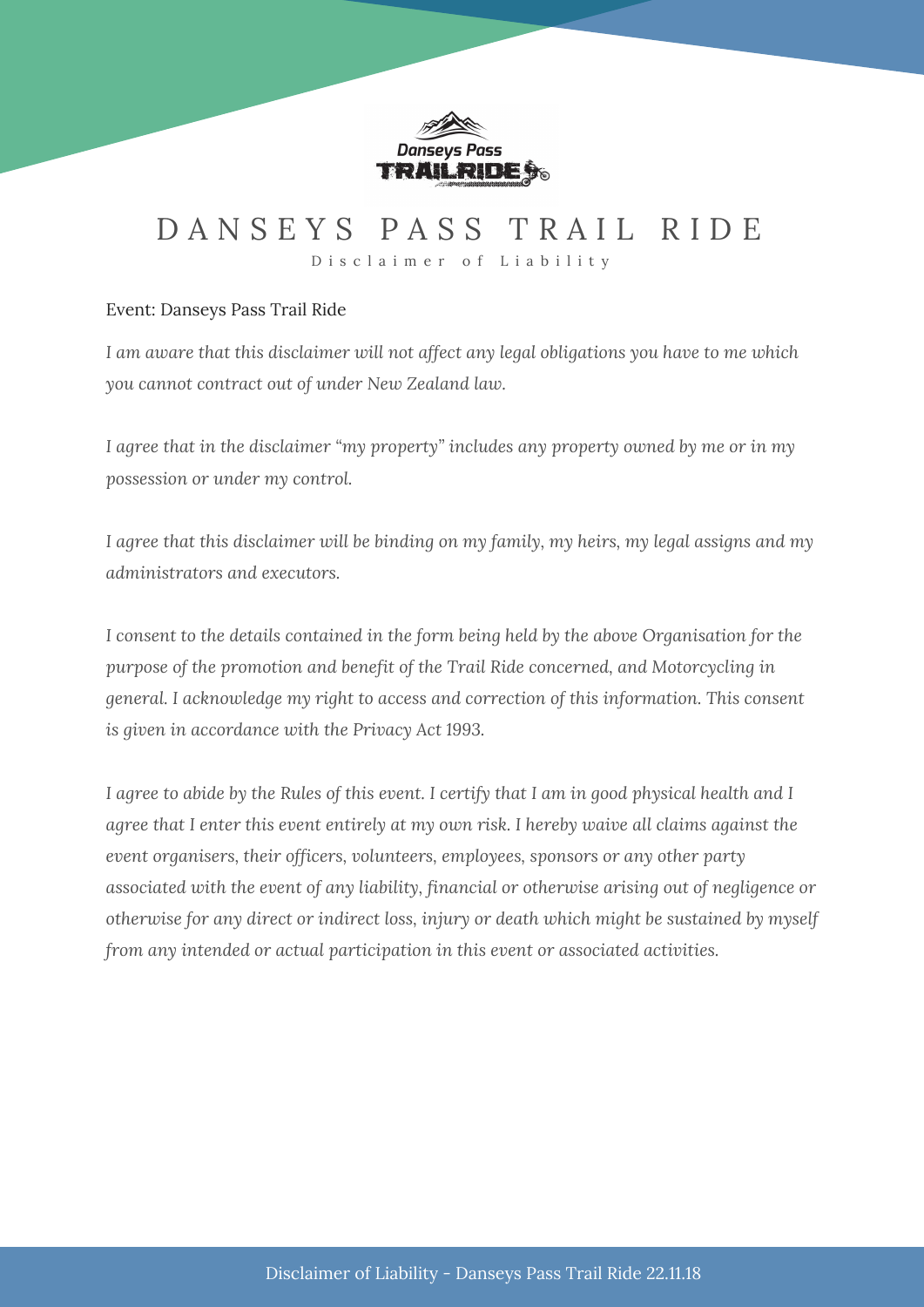

# D A N S E Y S P A S S T R A I L R I D E

R i d e R u l e s

Trail Riding is a fun sport filled with freedom, but it is a high risk sport. The following are our events Non-negotiable "Ride Rules"

*1. RIDE TO YOUR ABILITY and vision on the trail. You must always be able to stop with half the distance you see in front of you. Know which trail you are riding on.*

*2. STAY ON THE MARKED TRACK unless your safety is at risk. Never attempt to rejoin the track from the road. If you are lost, stop your bike, take off your helmet, listen for other riders and return to the track slowly. Most accidents occur from riders being off track.*

*3. IN CASE OF AN ACCIDENT - Stop other bikes for help. Make the accident scene secure. Get someone to care for the patient and get someone else to continue stopping/warning bikes of the accident. If you have mobile reception and you know your location, phone the base paddock number below. If you are unsure, ride on to the next road crossing. Take note of the distance/time it takes to get from accident site to crossing. NEVER ride back through the riders.*

*4. HIGH FIRE RISK ALERT. Compulsory spark arrestor fitted to bike. Strictly no smoking.* Do not lie hot bikes down on the grass. Put out all fires. If you see a fire, ring number below, *alert a marshal, get message to road crossing or 4WD crew so base can be alerted (positions labelled on map).*

*5. OBEY ALL SIGNS. The track is marked clearly with signage, electrical tape (bunting) and fluoro paint.*

*6. UNDER 16's RIDE WITH AN ADULT. Adults at all times need to keep junior riders riding in front to keep them in view. This will keep you and other riders safe on the trail.*

*7. 10KMPH SPEED LIMIT IN CARPARK. If you speed in the carpark, we will ask you to go home.*

*8. TREAT ALL ROADS AS OPEN. Road rules apply, give way to all road traffic at road crossings.*

*9. CORRECT SAFETY GEAR when riding including helmet, boots that cover the ankle (no gumboots). Long sleeved top, strong long trousers, gloves, goggles, knee pads, kidney belt and body armor are strongly recommended. The committee reserves the right to remove any rider for any reason if deemed unsafe.*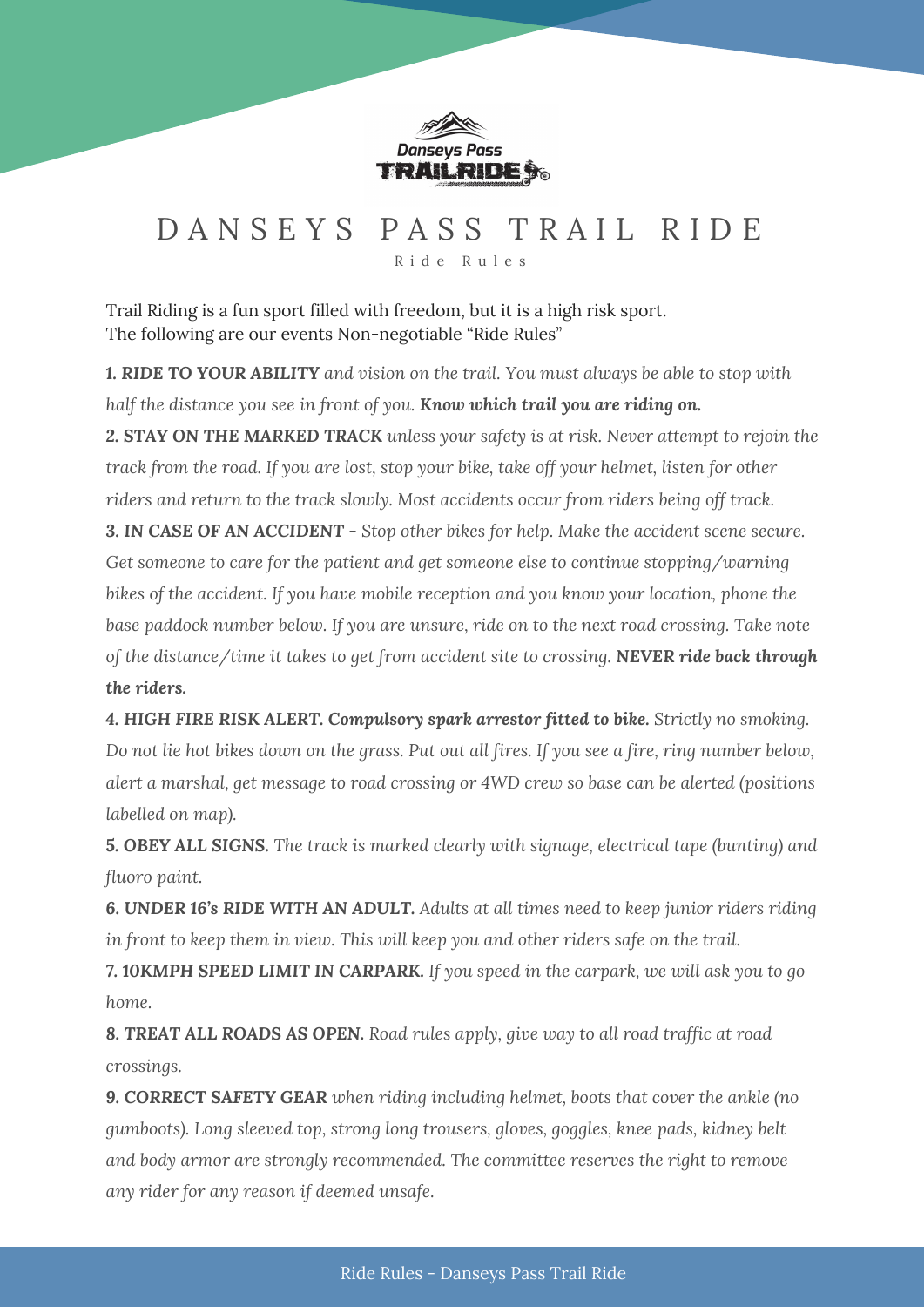

# DANSEYS PASS TRAIL RIDE

R i d e R u l e s

Trail Riding is a fun sport filled with freedom, but it is a high risk sport. The following are our events Non-negotiable "Ride Rules"

*10. NOTE TRACK OPENING AND CLOSING TIMES. Riders are not permitted to be on the* trails outside of these times. Lead marshals in pink will lead the first loop of the day - do no *attempt to pass.*

*11. ALL RIDERS MUST READ AND UNDERSTAND EVENT RULES AND BRIEFING, then sign the event Disclaimer of Liability statement before riding.*

### *CONSEQUENCE: NON COMPLIANCE TO ANY OF THE RULES MAY RESULT IN ONE OR A COMBINATION OF THE FOLLOWING;*

*You could injure or kill someone.*

*You could get injured or killed.*

*You may be removed from this event.*

*You may be banned from the Danseys Pass Trail Ride for one year or forever.*

*You may be prosecuted by the NZ Police under New Zealand Law.*